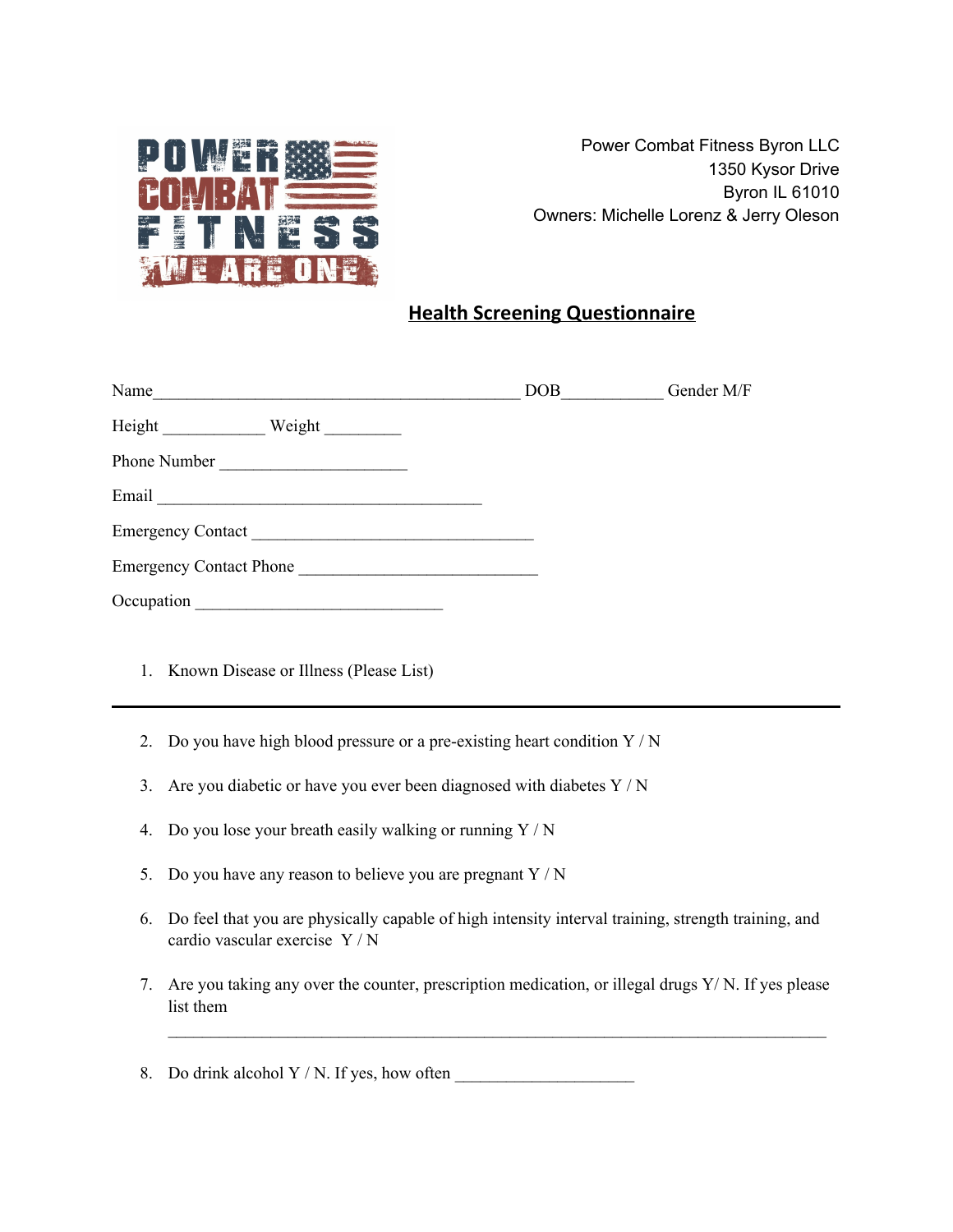9. Do you have any injuries  $Y/N$ . Please explain dates and time and extent

 $\mathcal{L}_\mathcal{L} = \{ \mathcal{L}_\mathcal{L} = \{ \mathcal{L}_\mathcal{L} = \{ \mathcal{L}_\mathcal{L} = \{ \mathcal{L}_\mathcal{L} = \{ \mathcal{L}_\mathcal{L} = \{ \mathcal{L}_\mathcal{L} = \{ \mathcal{L}_\mathcal{L} = \{ \mathcal{L}_\mathcal{L} = \{ \mathcal{L}_\mathcal{L} = \{ \mathcal{L}_\mathcal{L} = \{ \mathcal{L}_\mathcal{L} = \{ \mathcal{L}_\mathcal{L} = \{ \mathcal{L}_\mathcal{L} = \{ \mathcal{L}_\mathcal{$  $\mathcal{L}_\mathcal{L} = \{ \mathcal{L}_\mathcal{L} = \{ \mathcal{L}_\mathcal{L} = \{ \mathcal{L}_\mathcal{L} = \{ \mathcal{L}_\mathcal{L} = \{ \mathcal{L}_\mathcal{L} = \{ \mathcal{L}_\mathcal{L} = \{ \mathcal{L}_\mathcal{L} = \{ \mathcal{L}_\mathcal{L} = \{ \mathcal{L}_\mathcal{L} = \{ \mathcal{L}_\mathcal{L} = \{ \mathcal{L}_\mathcal{L} = \{ \mathcal{L}_\mathcal{L} = \{ \mathcal{L}_\mathcal{L} = \{ \mathcal{L}_\mathcal{$  $\mathcal{L}_\mathcal{L} = \{ \mathcal{L}_\mathcal{L} = \{ \mathcal{L}_\mathcal{L} = \{ \mathcal{L}_\mathcal{L} = \{ \mathcal{L}_\mathcal{L} = \{ \mathcal{L}_\mathcal{L} = \{ \mathcal{L}_\mathcal{L} = \{ \mathcal{L}_\mathcal{L} = \{ \mathcal{L}_\mathcal{L} = \{ \mathcal{L}_\mathcal{L} = \{ \mathcal{L}_\mathcal{L} = \{ \mathcal{L}_\mathcal{L} = \{ \mathcal{L}_\mathcal{L} = \{ \mathcal{L}_\mathcal{L} = \{ \mathcal{L}_\mathcal{$ 

- 10. Do you have any restrictions from exercise Y / N
- 11. Do you ever feel dizzy, faint or nauseous during exercise Y / N
- 12. Have you had any swelling from jumping or running in the knees or back Y / N
- 13. Have you experienced painful urination after exercise Y / N
- 14. Have you noticed extreme soreness after physical activity Y / N
- 15. Do you smoke cigarettes or chew tobacco Y / N

#### Nutrition:

- 1. How many meals per day do you eat?
- 2. How much water do you consume  $(oz)$ ?
- 3. Do you drink coffee or soda during the day? If so how much?

Health:

- 1. How would you rate your overall health on a scale of 1-10 (10 being excellent)?
- 2. When was the last time you exercised? What did you do and how did you feel after

 $\mathcal{L}_\text{max} = \frac{1}{2} \sum_{i=1}^n \mathcal{L}_\text{max}(\mathbf{x}_i - \mathbf{y}_i)$ 

By signing this I declare that I am not taking any illegal or legal medication that will impair my ability to workout. I also certify that I have not been restricted by a medical doctor from participating in a high intensity exercise program. I also understand and agree that Power Combat Fitness has gone over the questionnaire with me and I have been honest and open about my medical history.

| Name    | Date |
|---------|------|
|         |      |
| Trainer | Date |

 $\mathcal{L}_\text{max} = \frac{1}{2} \sum_{i=1}^n \mathcal{L}_\text{max}(\mathbf{x}_i - \mathbf{y}_i)$ 

Informed Consent, Assumption of Risk, and Waiver of Liability Agreement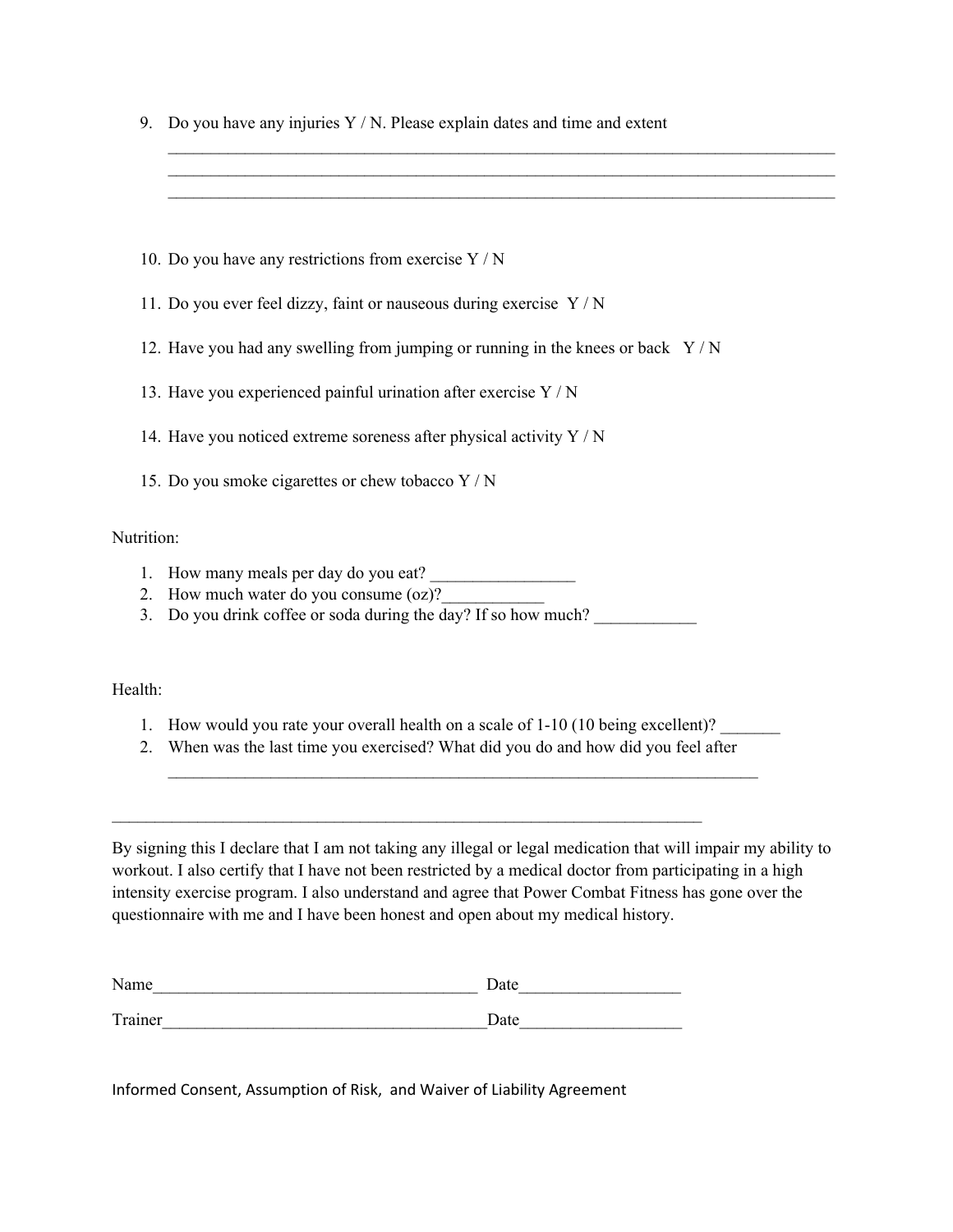I, (hereinafter "Client"), have volunteered to participate in a fitness program and/or fitness advisory services, including but not limited to organized activity classes; instruction; observation; assessments; related activities in a non-supervised setting; and use of facilities, premises, or equipment, provided to me by POWER COMBAT FITNESS, its owners, PCFs, employees, and agents (hereinafter "PCF") either inside or at PCF premises, outside of PCF premises, or inside or outside at other locations, which may include, but is not limited to, resistance training, aerobic or cardiovascular exercise, weights, rowing machines, and Spartan SGX training.

### Assumption of Risk

I understand that no fitness or training program is without inherit risks. Regardless of the care taken by PCF, they cannot guarantee my personal, physical, or mental safety. For example, when one induces cardiovascular and/or mental stress, which can be severe stress, through activity or training, injuries can range from an occasional minor injury (such as pulled muscles or muscle soreness) to infrequent catastrophic injury (such as hypothermia, death, or paralysis). Additionally, I know that engaging in muscular endurance, strength building, mental endurance, sometimes in harsh conditions, and other fitness activities occasionally result in minor injuries (such as bruises or sprains), infrequent more serious injuries (such as muscle tears, herniated disks, or torn rotator cuffs), and rarely catastrophic injury (such as hypothermia, death, or paralysis). I assume full responsibility and understand that when participating in any exercise, training, or conditioning activity, whether under moderate or severe physical and mental stress, there is always a possibility that minor injuries, serious injuries, or catastrophic injury/death may occur.

#### Client Responsibility

I understand that it is my responsibility to:

 Fully disclose any health issues (including but not limited to diabetes, heart problems, seizures, and asthma) or medications that are relevant to participation in a strenuous exercise program;

■ Cease exercise and report promptly any unusual feelings (such as chest discomfort, nausea, difficulty breathing, or apparent injury) during any fitness activity;

 $\blacksquare$  Clear participation with my physician; and

 $\blacktriangleright$  Acknowledge that I give consent to certain physical touching that may be necessary to insure proper technique and body alignment.

#### Waiver and Release of Liability

Client hereby now and forever releases, discharges, and holds PCF and its respective agents, heirs, assigns, contractors, and employees harmless from any liability to Client for any loss or damage, and forever gives up any and all claims, demands, damages, rights of action, or causes of action, present or future, on account of injury to Client's person or property, including injury leading to the death of Client, whether caused by the active or passive negligence of PCF or otherwise, to the fullest extent permitted by law, arising out of or connected with Client's participation in a fitness program, training program,